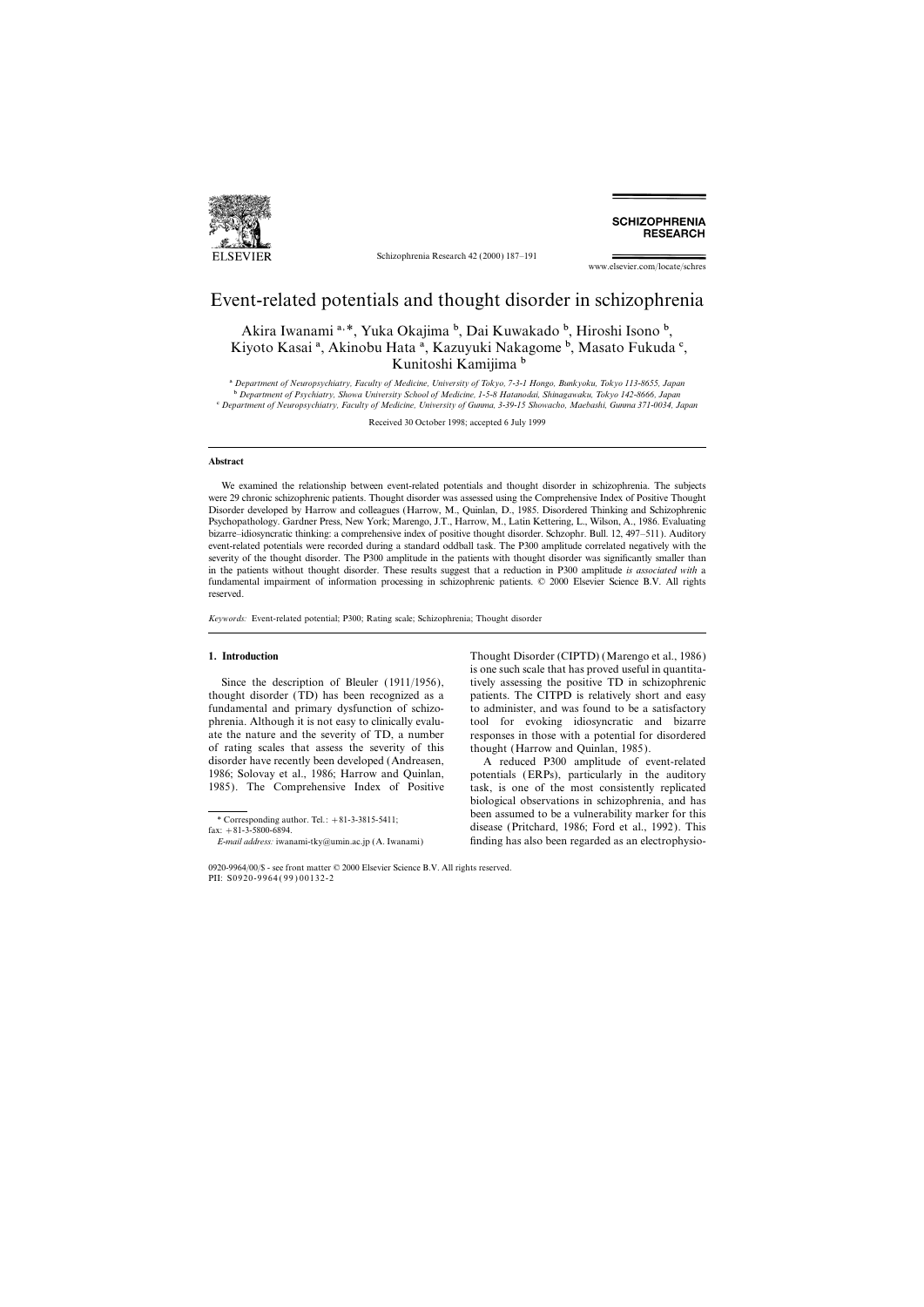observed in patients' siblings (Saitoh et al., 1984) was 75 dBSPL, and the tone duration was 50 ms, and in high-risk children (Friedman et al., 1982). with a rise/fall time of 10 ms. Although several studies have reported a relation- The scalp electroencephalogram (EEG) was

phrenic patients (15 males and 14 females) in tones with correct reactions were averaged separemission, who provided written informed consent, rately. N100 was defined as the most negative peak were included in this study (mean age, 34.7 years; between 50 and 150 ms poststimulus at Fz. P300 SD 11.6). They had a mean age at onset of was defined as the most positive peak between 250 23.7 years (SD, 7.4), and a mean duration of and 500 ms poststimulus at Pz. Amplitudes were illness of 11.1 years (SD, 10.1). All of them met measured with respect to an average voltage during the DSM-IV criteria for schizophrenia (American the 40 ms prestimulus. Psychiatric Association, 1994). The subjects were receiving antipsychotic medication, and the mean daily dosage in chlorpromazine equivalents (Davis, *2.3. Assessment of TD* 1976) was 1244 mg (SD, 1515). Symptoms present on the day of testing were rated with the Positive The CIPTD evaluates positive disordered and Negative Syndrome Scale for Schizophrenia thoughts expressed through verbal and behavioral (PANSS) ( Kay et al., 1987). The mean score was responses on Gorham's Proverbs test (Gorham, 16.0 (SD 5.7) for the positive subscale, 19.9 (6.3) 1956) and the comprehension subtest of the for the negative subscale, and 35.7 (8.4) for the Wechsler Adult Intelligent Scale ( WAIS) general psychopathology subscale. These values ( Wechsler, 1955). This rating scale includes five indicated that the symptoms of these patients categories for disordered thoughts. Categories I– were mild. **IV** are assessments of verbal responses (category

discrimination task (oddball task) in a sound-proof is an assessment of the behavior of the subjects room. They were presented with a series of 270 during the test. Table 1 shows the categories and auditory stimuli with a fixed interstimulus interval subcategories of the CIPTD. of 1500 ms. Eighty-five percent of the stimuli were The Proverbs test and the WAIS comprehension

logical trait marker of schizophrenia, since it is infrequent high-pitch tones. The stimulus intensity

ship between P300 and TD in schizophrenia, there recorded with  $Ag/Ag-Cl$  disc electrodes at Fz, have only been a few studies that used a compre- Cz, and Pz monopolarly according to the internahensive rating scale for TD. In the present study, tional 10–20 electrode system, referred to linked we examined the relationship between ERP mea- earlobes. The bandpass was set at 0.15–120 Hz. sures and TD assessed using the CIPTD in chronic Vertical and horizontal electro-oculograms (EOG) schizophrenic patients. were recorded from electrodes placed below and at the outer canthus of the right eye.

EEG samples were acquired every 2.5 ms, begin-**2. Methods 1. Methods ning 40 ms** before and ending 600 ms after the stimulus onset. Trials contaminated by peak to 2.1. Subjects **peak potentials of over 100 μV** or accompanied by an EOG of over 75 V were eliminated from the Twenty-nine right-handed chronic schizo- averaging. The responses to frequent and rare

I, Linguistic form or structure; category II, *2.2. ERP recording* Content of the statement, ideas expressed; category III, Intermixing; category IV, Relationship The subjects performed a two-tone auditory between response and question), and category V

tones of 1000 Hz, and the other 15% were tones subtest were administered to the patients. The of 2000 Hz. Stimuli were presented in a Bernoulli subjects' responses and the testers' questions were sequence. The subjects were instructed to press a tape-recorded so that they could be transcribed button as quickly as possible upon hearing the verbatim. As enough information was not available